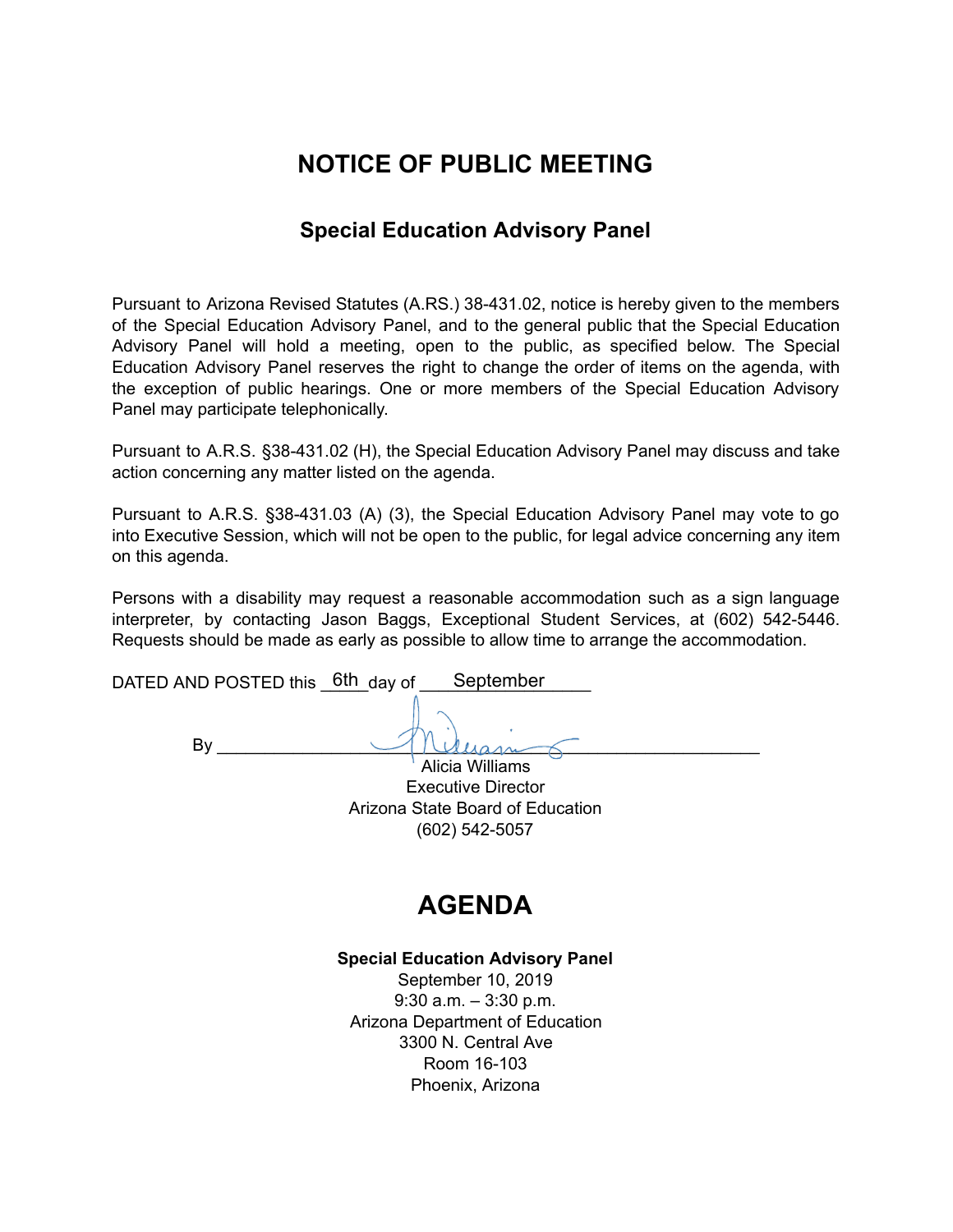### **Arizona Special Education Advisory Panel (SEAP)**

#### **SEAP Leadership: Co-Chairs:** Dr. Kathleen Puckett and Susan Voirol **Vice Chair:** Leanne Murrillo **State Director of Special Education:** Alissa Trollinger **Administrative Support:** Jason Baggs 602-542-5446 – [SEAPInbox@azed.gov](mailto:SEAPInbox@azed.gov)

### **Agenda**

### **September 10, 2019 – 9:30 a.m. to 3:30 p.m. 3300 N Central Avenue, room 16-103 – Phoenix**

### SEAP website[:](http://www.azed.gov/specialeducation/seap/) <http://www.azed.gov/specialeducation/seap/>

### Functions/Purpose of the SEAP:

- Advise the Special Education Administration (SEA) of unmet needs within the state in the education of students with disabilities
- Comment publicly on any rules or regulations proposed by the state regarding the education of children with disabilities
- Advise the SEA in developing evaluations and reporting on data to the Secretary under Section 618 of the IDEA
- Advise the SEA in developing corrective action plans to address findings identified in Federal Monitoring reports under Part of the IDEA
- Advise the SEA in developing and implementing policies relating to the coordination of services for children with disabilities
- Review and comment on completed due process hearing findings

#### Outcomes/Objectives for Today's Meeting:

- New Panel member recognition
- Receive up-to-date information on national special education trends
- Receive ADE divisional updates on specified agenda topics
- Identify any next steps or action items to consider between meetings

#### **AGENDA** (Information for each item on the agenda with specific time allotted)

| <b>Al-Action Item</b> | DI-Discussion Item | <b>AN-Advice Needed</b> | <b>II-</b> Informational Item |
|-----------------------|--------------------|-------------------------|-------------------------------|
|                       |                    |                         |                               |

| 9:30 | AI | Call to Order                                                                                                                                                                                                                                                                                                                                                        | <b>SEAP Co-Chairs</b> |
|------|----|----------------------------------------------------------------------------------------------------------------------------------------------------------------------------------------------------------------------------------------------------------------------------------------------------------------------------------------------------------------------|-----------------------|
|      |    | <b>Call for Public Comment</b><br>Comment on agenda items as panel goes through<br>them. Those wishing to address the panel need not<br>request permission in advance. Action taken as a result<br>of public comment will be limited to directing staff to<br>study the matter or rescheduling the matter for further<br>consideration and decision at a later date. |                       |
|      |    | Approval of Minutes from Meeting on<br>June 4, 2019                                                                                                                                                                                                                                                                                                                  |                       |